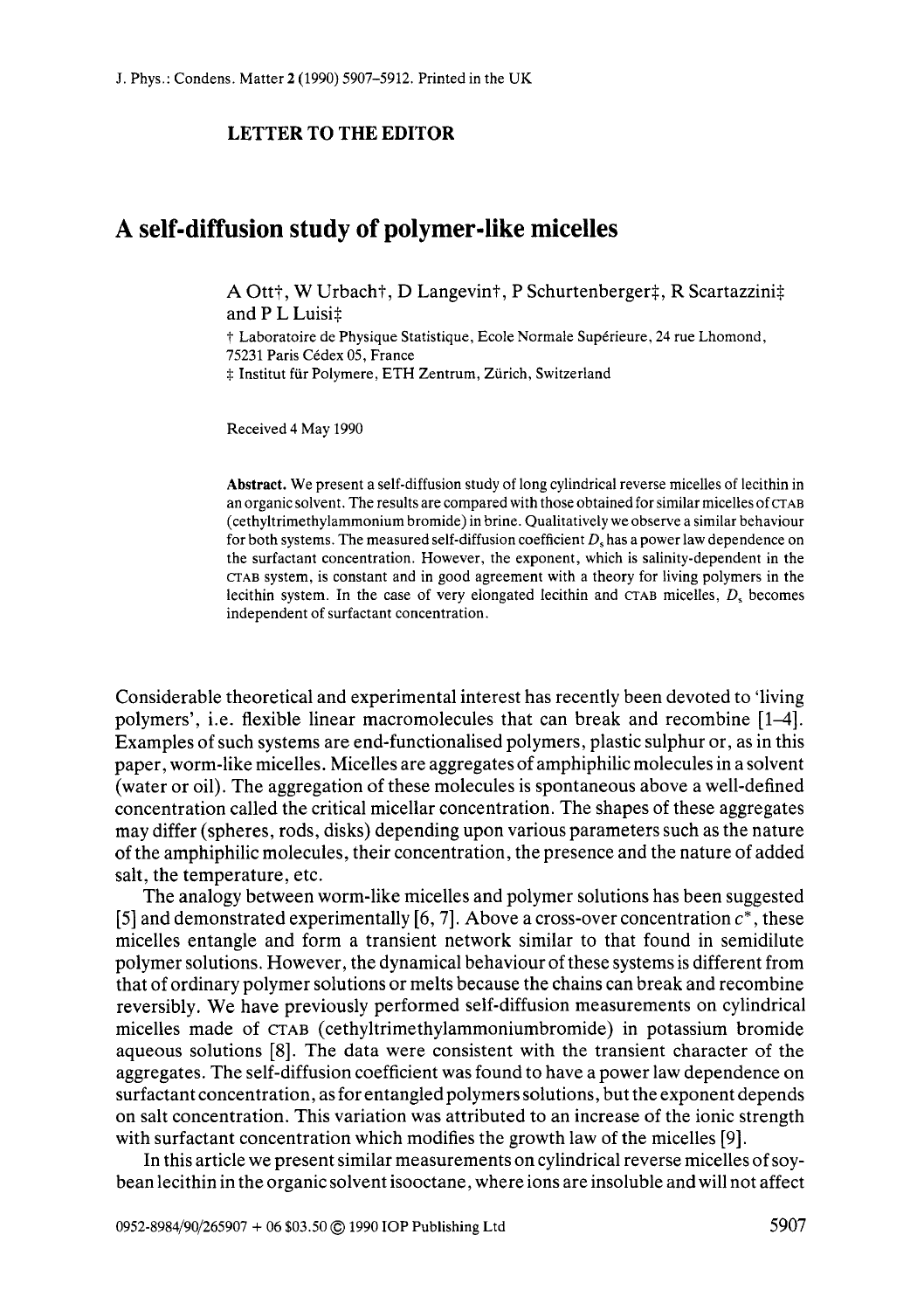the growth law. In this system, the viscosity of the reverse micellar solutions was found to increase dramatically upon the addition of very small quantities of water [lo]. It was then postulated that the addition of water to lecithin/isooctane solutions induces onedimensional micellar growth into long cylindrical reverse micelles. This structural model was subsequently tested by means of small-angle neutron scattering **(SANS),** quasielastic light scattering (QELS), and rheological measurements [ll, 121. Strong evidence for the presence of long and cylindrical reverse micellar aggregates and the formation of a transient network above *c\** was found. The substantial increase of the micellar contour length L with increasing water-to-lecithin molar ratio  $(w_0)$  was directly observed using **SANS** from shear-aligned micellar solutions [13]. Here we present a systematic study of the dependence of the self-diffusion coefficient  $D<sub>s</sub>$  on both lecithin concentrations and *wo.* The results are compared with those from **CTAB** solutions at high salt concentration, where the ionic strength remains approximately constant when the surfactant concentration is varied.

We now briefly recall the main predictions for the self-diffusion of living polymers. Following the reptation theory, the self-diffusion coefficient  $D<sub>s</sub>$  of entangled polymers depends on the number of monomers per chain  $N$  and on the monomer concentration  $c$ [14]:

$$
D_s \sim N^{-2}c^{-1.75}.
$$
 (1)

In micellar systems, the chain length is not constant and varies with concentration. Based on a multiple-chemical-equilibrium analysis, Mukerjee [ 151 has proposed a dependence of the weight average aggregation number of

$$
N \sim c^{\alpha} \tag{2}
$$

with  $\alpha = \frac{1}{2}$ , assuming no interaction between micelles. The same growth law has been proposed by Safran et *a1* [16] and Blankschtein et *a1* [17]. However, there are also suggestions that the exponent could be higher: scaling arguments led Cates to  $\alpha = 0.6$ [2]; Gelbart *et al* found  $\alpha = 1$  by extending the Mukerjee model to higher concentrations taking into account excluded volume interactions [ 181. Combining these models with (1) leads to

$$
D_s \sim c^x \tag{3}
$$

with  $-3.75 \le x \le -2.75$ .

Giant cylindrical micelles can break and recombine, and this affects the self-diffusion process. **A** theoretical approach has been proposed recently by Cates [2] who described the dynamics properties by introducing two characteristic time scales:

- (i)  $t_R$ —the classical reptation time for a chain of length *N*;
- (ii)  $t_B$ —the mean time for the chain to break into two pieces.

If  $t_R < t_B$  stress relaxation is due to reptation; if  $t_R > t_B$  it can be characterised by a new intermediate time scale:  $t = (t_B t_R)^{1/2}$ . The mean-field version of the model leads to  $\alpha =$  $\frac{1}{2}$  and in the regime  $t_R > t_B$ ,  $x = -\frac{5}{3}$ .

We will now describe the materials and methods used.

Reverse micellar solutions of lecithin in isooctane were prepared as described in [ 121, and studied at a temperature of 25 "C.

The long-time self-diffusion coefficient was measured by tracer diffusion using the technique of fluorescence recovery after fringe-pattern photobleaching (FRAP). A small quantity of water-soluble fluorescent dye was added to the solutions  $(10^{-4} - 10^{-5} \text{ M } l^{-1})$ .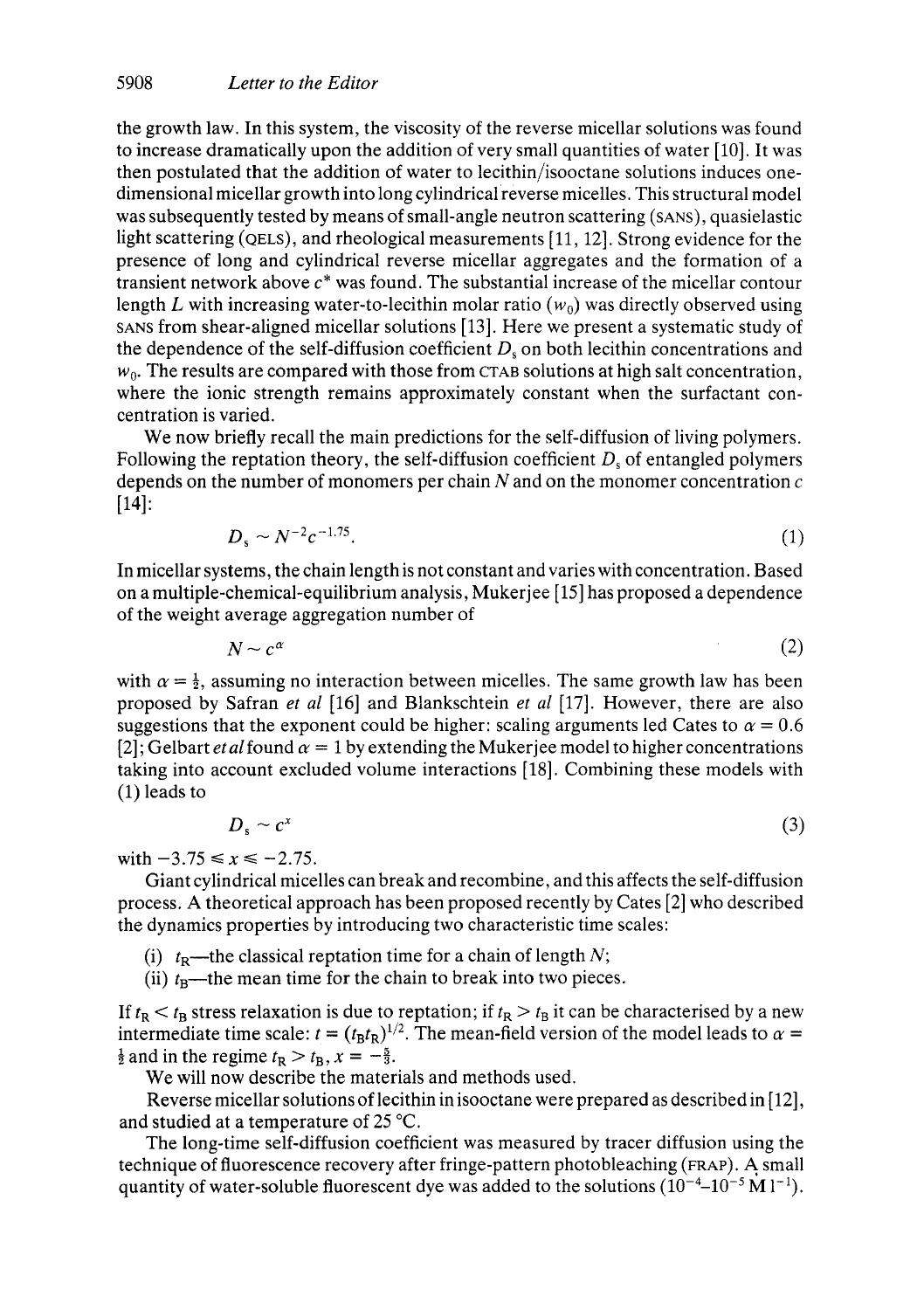

**Figure 1.** (a) Log-log plot of self-diffusion coefficient  $D<sub>s</sub>$  versus lecithin concentration in isooctane solutions at 25 °C:  $\phi$ ,  $w_0 = 0$ ;  $\Box$ ,  $w_0 = 1$ ;  $\Diamond$ ,  $w_0 = 2$ . The full curves are leastsquares fits; the broken curves are guides for the eye. The slopes for the full curves are  $-1.32$ for  $w_0 = 1$  and  $-1.35$  for  $w_0 = 2$ . *(b)* CTAB + 0.5 M KBr at 35 °C. The full curve is a leastsquares fit. Its slope is  $-1.32$ .

When strongly illuminated, the fluorescence is irreversibly destroyed. The relaxation of the non-uniform fluorescence distribution is detected by a low-intensity beam and  $D_s$ can be calculated from the recovery time  $\tau$ :  $D_s = 1/\tau q^2$ , where  $q = 2\pi/i$ , *i* being the fringe spacing.

In the set-up, the fringe pattern is modulated to improve the signal-to-noise ratio. Experiments were made at at least three different i-values to verify that *D,* is proportional to  $i^2$ . For further details see [19-21].

To checkif the dye remains attached to the micelle, we performed measurements with hexadecanoylaminofluorescein, dodecanoylamino fluorescein and pure fluorescein. No difference between the diffusion coefficients was observed although the fractions of time spent by these dyes in the solvent are very different [8]. We have also checked the influence of dye concentration that was varied by one order of magnitude: this did not affect the diffusion coefficients either. We finally checked whether there was any bleaching due to the low-intensity beam during the recovery phase: we lowered the beam intensity by approximately one to two orders of magnitude, but no changes were measurable within the experimental accuracy.

We now present our results.

Our experimental data are summarised in figures 1 and 2, where we have plotted the values of *D,* versus surfactant concentration on a log-log scale. In figure 1 the experimental errors correspond approximately to the size of the points.

Figure 1(a) shows the data for  $w_0 = 0$ , 1 and 2. After a cross-over from a dilute regime into a semidilute regime, *D,* exhibits a power law dependence on surfactant concentration. The measured recovery curves are different in the two regimes: slightly non-exponential in the dilute regime, and single exponential in the semi-dilute regime (see figure 3). The overlap threshold  $c^*$  decreases with increasing  $w_0$ .

A completely different behaviour is observed at higher values of  $w_0$  (figure 2). Here,  $D<sub>s</sub>$  is either independent of concentration  $(w<sub>0</sub> = 2.5, 4.0)$  or increases with concentration  $(w_0 = 3.0)$ . The solutions with  $w_0 = 2.5$  show in addition a 'hyperdiffusion' at low lecithin concentration; diffusion is accelerated, i.e.  $t^{\beta} = \langle r^2 \rangle$  with  $\beta > 1$ . The exponent *a* decreases with increasing concentration from  $\beta = 1.5$  at  $c = 40$  mM to  $\beta = 1.0$  at  $c =$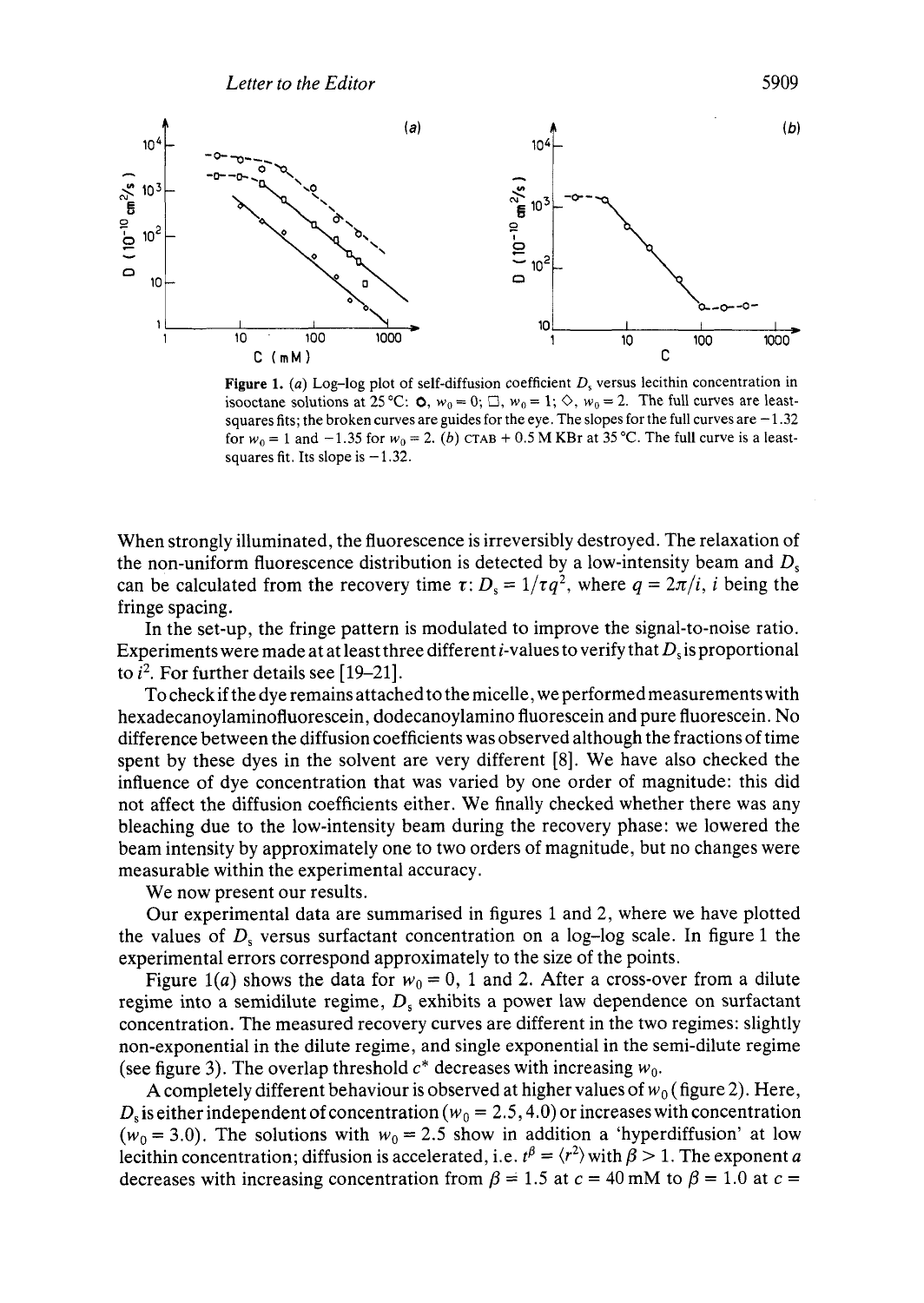



200 mM. Similar observations were made for the CTAB system at very large salt concentrations. The explanation of this unusual behaviour will be discussed elsewhere [22].

As shown in figure 1(a),  $D_s$  decreases with increasing  $w_0$  for lecithin reverse micellar solutions. This is in agreement with the previously postulated water-induced one-dimensional growth of lecithin reverse micelles [ 111. The observed decrease of *c\** with increasing  $w_0$  is also consistent with an increase of the micellar length with increasing water content. **A** similar trend has already been observed with QELS experiments [ll].

For  $w_0 \le 2.0$  and for CTAB at high salt content (figure 1(b)), we have measured an exponent  $x = 1.35 \pm 0.05$  for the dependence of the self-diffusion coefficient on concentration. The exponent is remarkably independent of the specific surfactant or solvent. Itsvalue differs significantly from the prediction for classical polymer behaviour, but agrees quite well with the living polymer model developed by Cates in the limit  $t<sub>R</sub> > t<sub>B</sub>$  [2]. This model is further supported by the change in shape of the fluorescence recovery curves from the dilute to the semidilute regime where it becomes exponential (figure 3). (In the dilute regime, the micellar solution is made of polydisperse amphiphile aggregates; the resulting recovery curve is a superposition of the curves due to each species, and is not exponential.)

A different behaviour can be observed for  $w_0 \ge 2.5$ . Under these conditions the micelles have a very large contour length, and the viscosity reaches a maximum (at  $w_0 =$ 3.0) [ll, 121. This leads to very slow reptation times *tR.* Other mechanisms for probe diffusion could then dominate, like the breathing modes of the polymer-like chain in its tube and the Rouse-like motion of stretches of chains shorter than the entanglement length  $[1]$ . A similar behaviour with a concentration-independent value of  $D<sub>s</sub>$  can be observed for CTAB for  $c \ge 100$  mM (see figure 2(b)). It is interesting to note that for lecithin/isooctane reverse micelles at  $w_0 = 2.5$  and 3.0, a power law dependence for the zero-shear viscosity on concentration has been reported with an exponent that is significantly below the predictions for both the classical polymer behaviour as well as the living polymer model  $[11, 12]$ .

For  $w_0 = 4.0$ , the values of  $D_s$  have now increased by almost an order of magnitude. This increase in  $D_s$  coincides with a decrease of the zero-shear viscosity [11, 12]. However, additional experimental investigations will be required in order to distinguish unambiguously between a decrease of the average micellar size and a change in the micellar kinetics (i.e. a decrease of the micellar lifetime), which would both result in such a combined increase of  $D_s$  and decrease of the viscosity.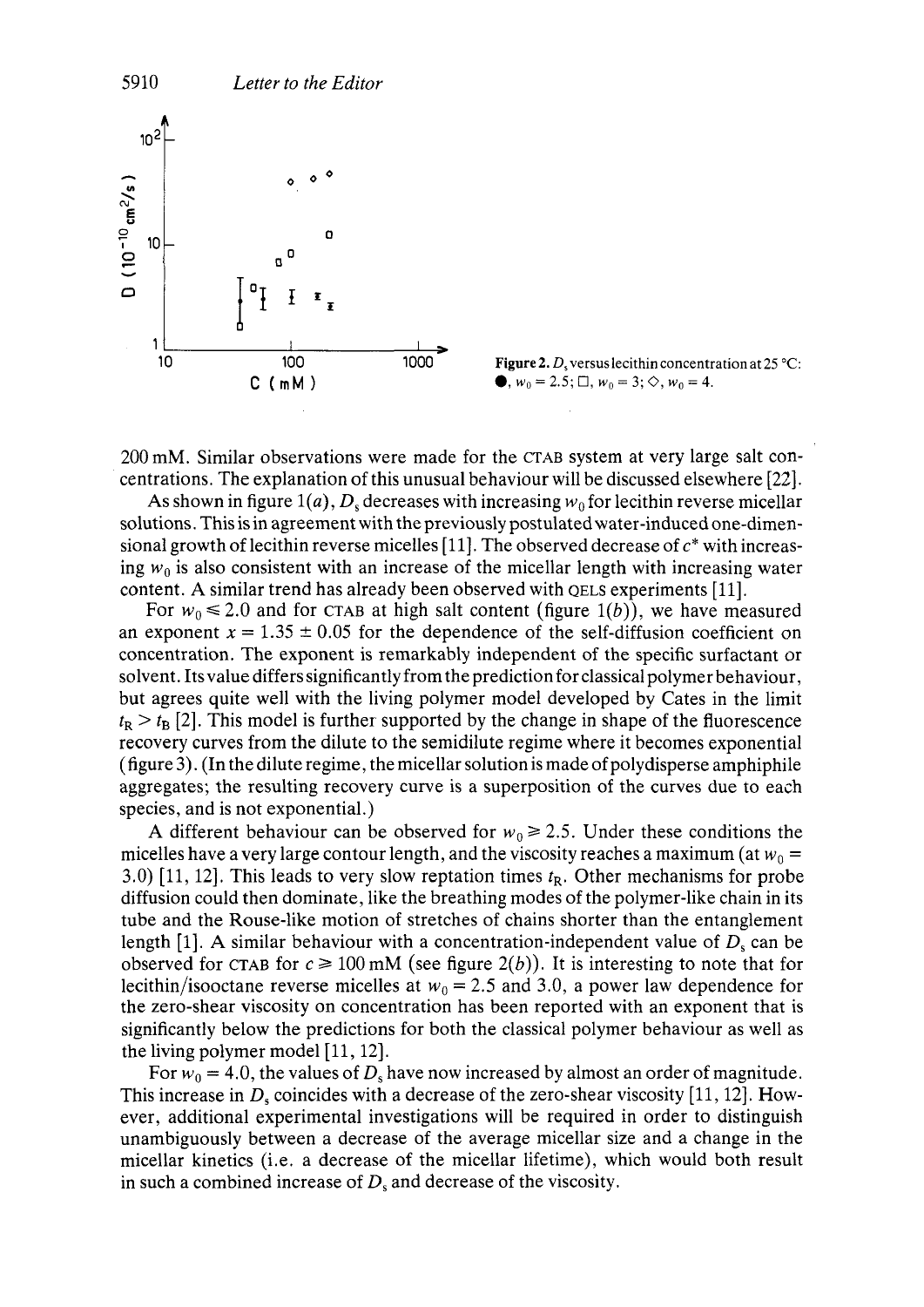

**Figure 3.** Typical decrease of the modulated fluorescence intensity (in arbitrary units) versus time. The curve is the experimental curve (the initial section where the signal increases with time is due to the finite response time of the lock-in amplifier). The dots represent the exponential fit. *(a)* Dilute sample. *(b)* Semidilute sample. Insets: plots of the residues (difference between experimental and theoretical curves). It is clear that the curve in *(a)* is non-exponential whereas the curve **in** *(b)* is exponential.

In conclusion the self-diffusion coefficient of long cylindrical micelles has a power law dependence on concentration, as for entangled polymers solutions. The exponent, close to  $-1.35$ , is remarkably independent of the micellar system, provided that, in the case of ionic surfactants, the ionic strength does not vary with concentration. The exponent differs from that predicted from polymer theories, but is close to the prediction of the Cates model for 'living polymers'. In a regime where diffusion is caused by two